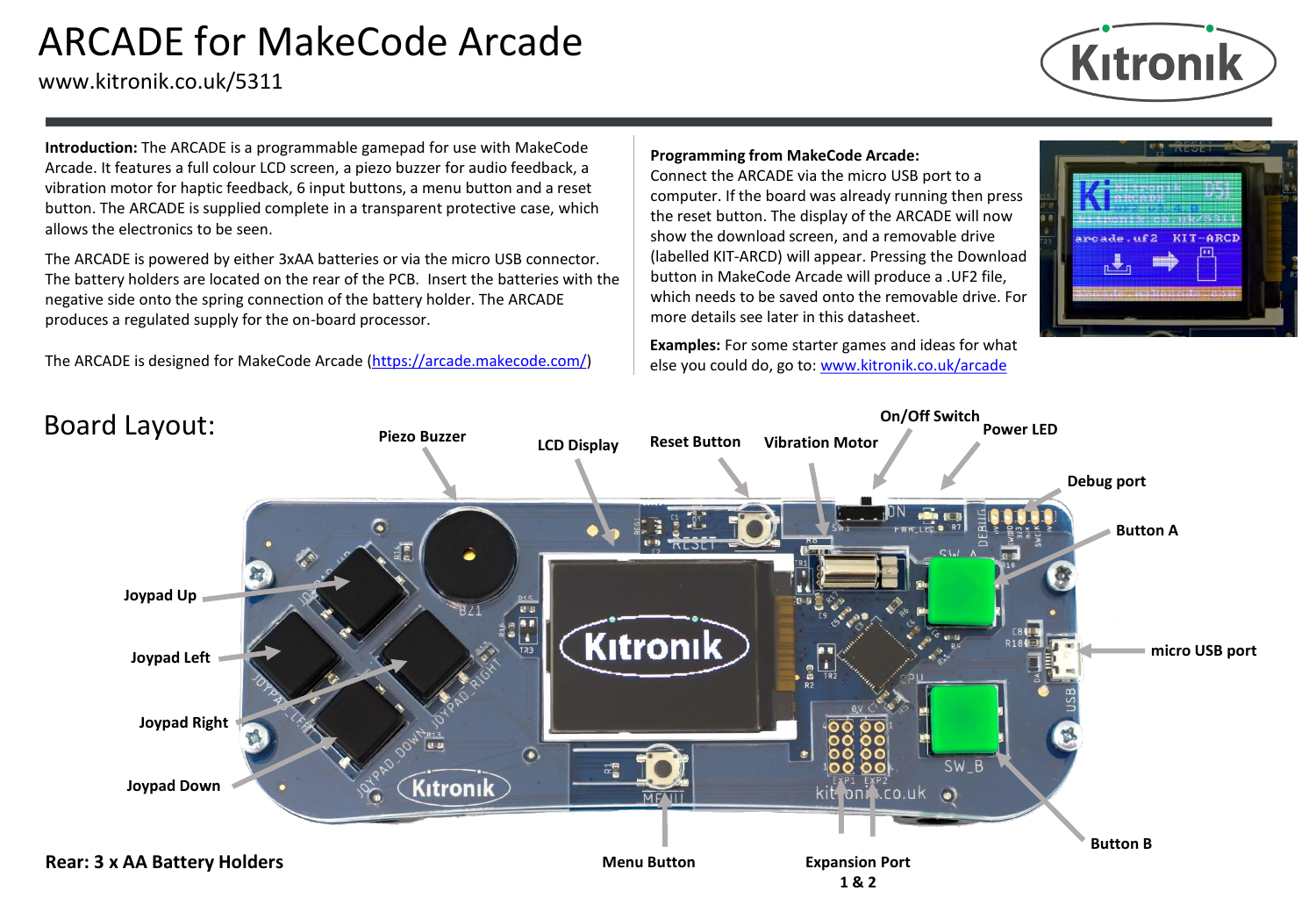

## Programming the ARCADE from Microsoft MakeCode Arcade Blocks Editor

The ARCADE is programmed using the Microsoft MakeCode Arcade Editor.

To use MakeCode Arcade navigate to [https://arcade.makecode.com](https://arcade.makecode.com/) in a web browser (such as Edge, Chrome, or Safari). There are numerous sample games and tutorials on the MakeCode website. To open them click on the various tiles.

To create your own game from scratch click on the New Project button (other projects previously created are also shown on this home screen). The editor will ask to give the project a name. Type in an appropriate name (such as "My first game") There is an example game on the next page.

## When you have created your code and want to load it on the ARCADE:

| This PC                     |
|-----------------------------|
| $\rightarrow$ KIT-ARCD (F:) |
| <b>Network</b>              |

Make sure the ARCADE is switched off and connect a micro-USB lead from the ARCADE to the Computer. On first connection the Computer may require installation of drivers, this will be done automatically. Once complete a notification should appear on your Computer.

On the ARCADE a download screen will appear and a drive will appear on the Computer (similar to other devices like USB sticks, phones and BBC micro:bit).

Whenever a micro USB lead is inserted, connecting the ARCADE to a Computer, pressing the reset button on the ARCADE will switch between the currently loaded code and the download mode.

### 志 Download

To get the code from the editor to the ARCADE, click on the download button. The first time this is done the editor will ask you to select which compatible device you have. Select the Kitronik ARCADE from the list. If the Kitronik ARCADE is not listed then select the D5 option.

Then select where to save the .UF2 file (select KIT-ARCD on the device list), or if the file has already been saved in your downloads folder, simply drag and drop the file into KIT-ARCD. The ARCADE power LED will flash as the transfer occurs. Once complete, the code will start running.

Should the download fail then the ARCADE may only display a blank screen, and the power LED will pulse. In this case reconnect to the Computer and press the reset button. This will put the ARCADE back into download mode.



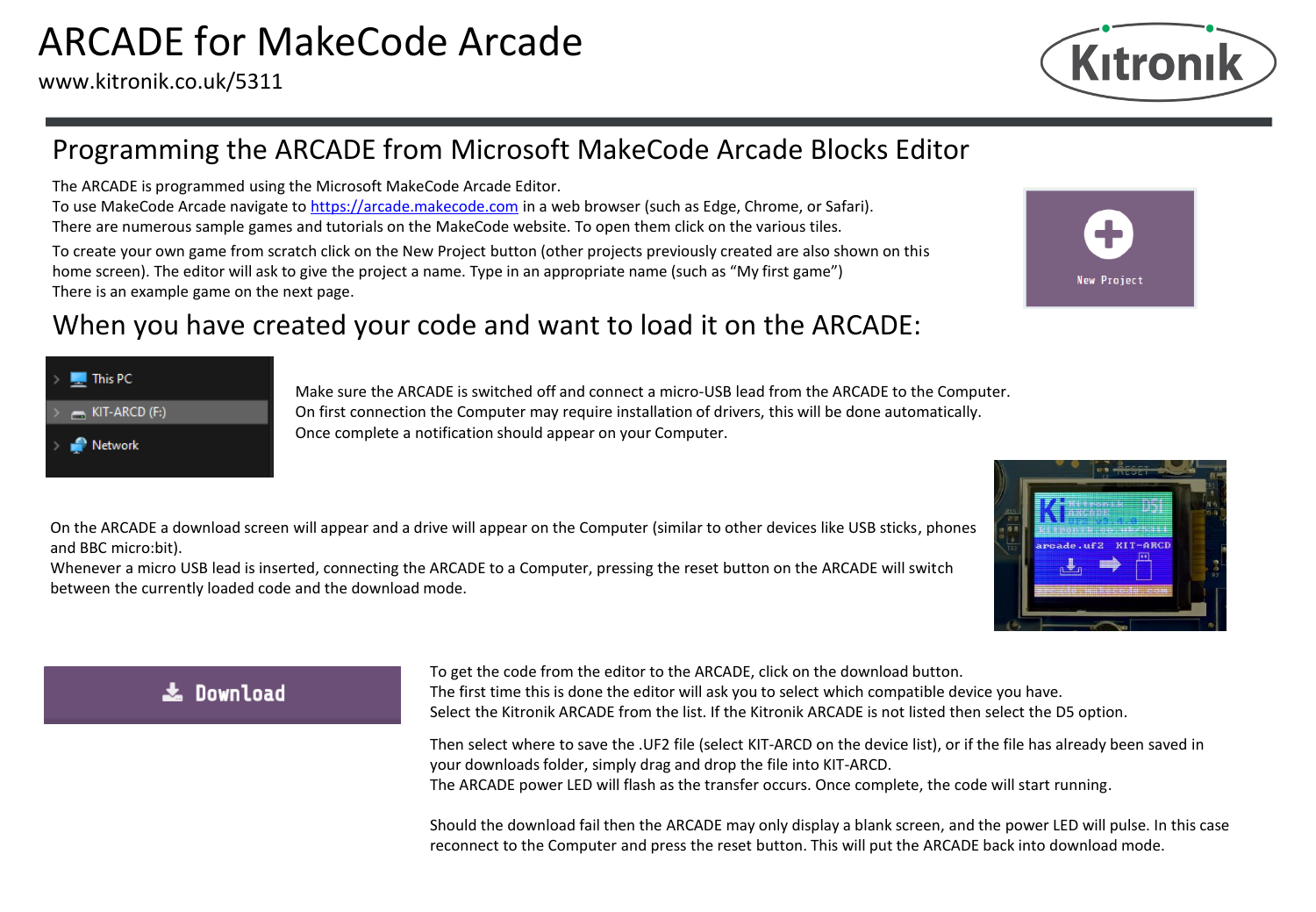

## Microsoft MakeCode Arcade Blocks Editor Code

This program was created in the Microsoft MakeCode Arcade Blocks Editor ([https://arcade.makecode.com\)](https://arcade.makecode.com/). The game shows Kit – The Kitornik Robot as the player. The aim is to move around the screen collecting batteries, with every battery gaining points.

**On Start block:** First, the background colour is set. Then a player and a food icon are created to display on screen. The Player is in the shape of Kit, and the food is in the shape of a battery. The move block connects the player icon to the gamepad keys, to allow the player to move the robot around. Finally a 10 second countdown is started, this limits the length of the game.

**On sprite block:** This block runs once Kit gets to the battery. It detects that there is an overlap in their positions. The blocks inside increase the score, for the collection of the battery, and then redraws a new battery to collect at a random place on the screen.

This example can be loaded from [https://makecode.com/\\_7w71T5emyPH0](https://makecode.com/_7w71T5emyPH0)

**Note: There are additional tutorials on the MakeCode Arcade home page (link above).**